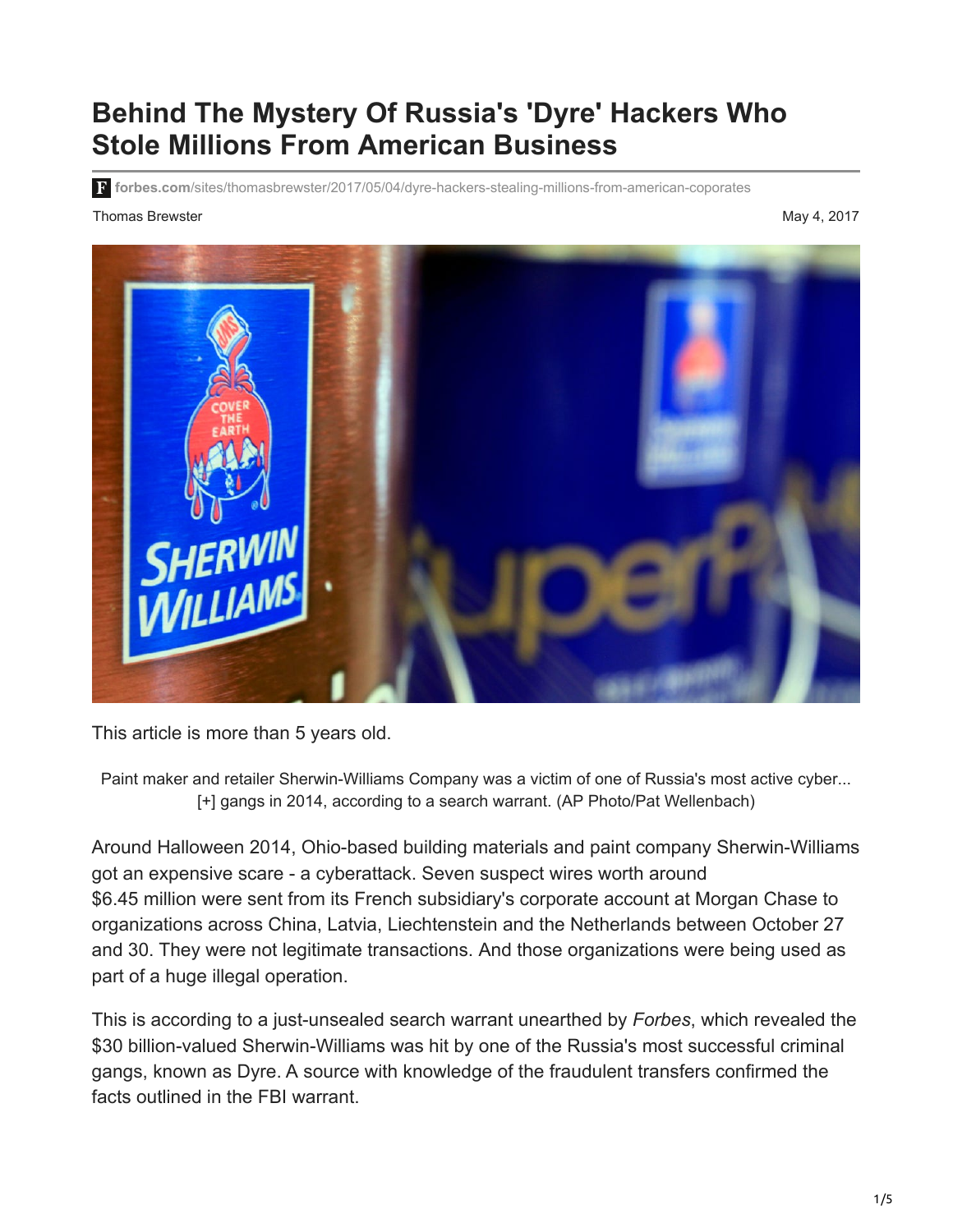It seemed that the Dyre crew's rapid rise to prominence was curtailed in late 2015, when Russia's FSB made multiple arrests of individuals suspected of being part of the group. Now sources say the hackers are likely active again with Trickbot, new but remarkably similar malware. Those sources also tell *Forbes* they believe many of those arrested for the multimillion criminal operation were released without being charged. And those allegations have only intensified fears that the Russian government does little to stop hackers carrying out costly cyberattacks against foreign businesses.

### **The rise, demise and rebirth of Dyre**

For Sherwin-Williams, which boasts annual revenues of circa \$10 billion, the cyber heist was pocket change. But it was a significant coup for Dyre, also the name of its own brand of banking malware that replaced infected victims' bank login pages with an imitation website to steal account passwords. According to the search warrant, unsealed in April by an Ohio court, Dyre swindled another major Ohio-based organization, Miba Bearings US, robbing the engine parts manufacturer of \$4.8 million, its money transferred to bank accounts in China and Hong Kong. Sherwin-Williams declined to comment. Miba acknowledged Forbes' emails but hadn't provided comment at the time of publication. Neither had previously disclosed the breaches.

> A phishing email containing the Dyre malware, designed to steal bank logins. PhishMe

Miba and Sherwin-Williams are just two of many victims. At its height, Dyre was the most active financial malware on the web, stealing tens of millions from firms across America, the [U.K. and Australia. Another major victim was the budget airline RyanAir, which was](http://www.ibtimes.co.uk/how-ryanair-was-hacked-see-5m-stolen-its-bank-accounts-1499206) reportedly robbed of \$5.5 million. By the time Sherwin-Williams was hacked, not long after Dyre first appeared in mid-2014, 45,000 U.S.-based PCs were infected with the group's malware (also known as Dyreza), out of a worldwide total of 133,000, according to the warrant.

The scope of the operation was extraordinary in both its aggressive expansion and its profitability. To dupe companies, the Dyre attackers used some particularly aggressive tactics. Where the target didn't enter their banking passwords into the fake web page, the hackers would call them directly over Skype, pretending to be the bank and encouraging them to hand over login information. On at least one occasion, according to the search warrant, a Dyre agent pretended to be a law enforcement officer.

A configuration file for Dyre showed the criminals created as many as 1,100 phishing websites, imitating login pages for all major Western banks, from Goldman Sachs to Wells Fargo to the Royal Bank of Scotland. They also went after customers of major platforms like Salesforce, which holds financial information such as payrolls.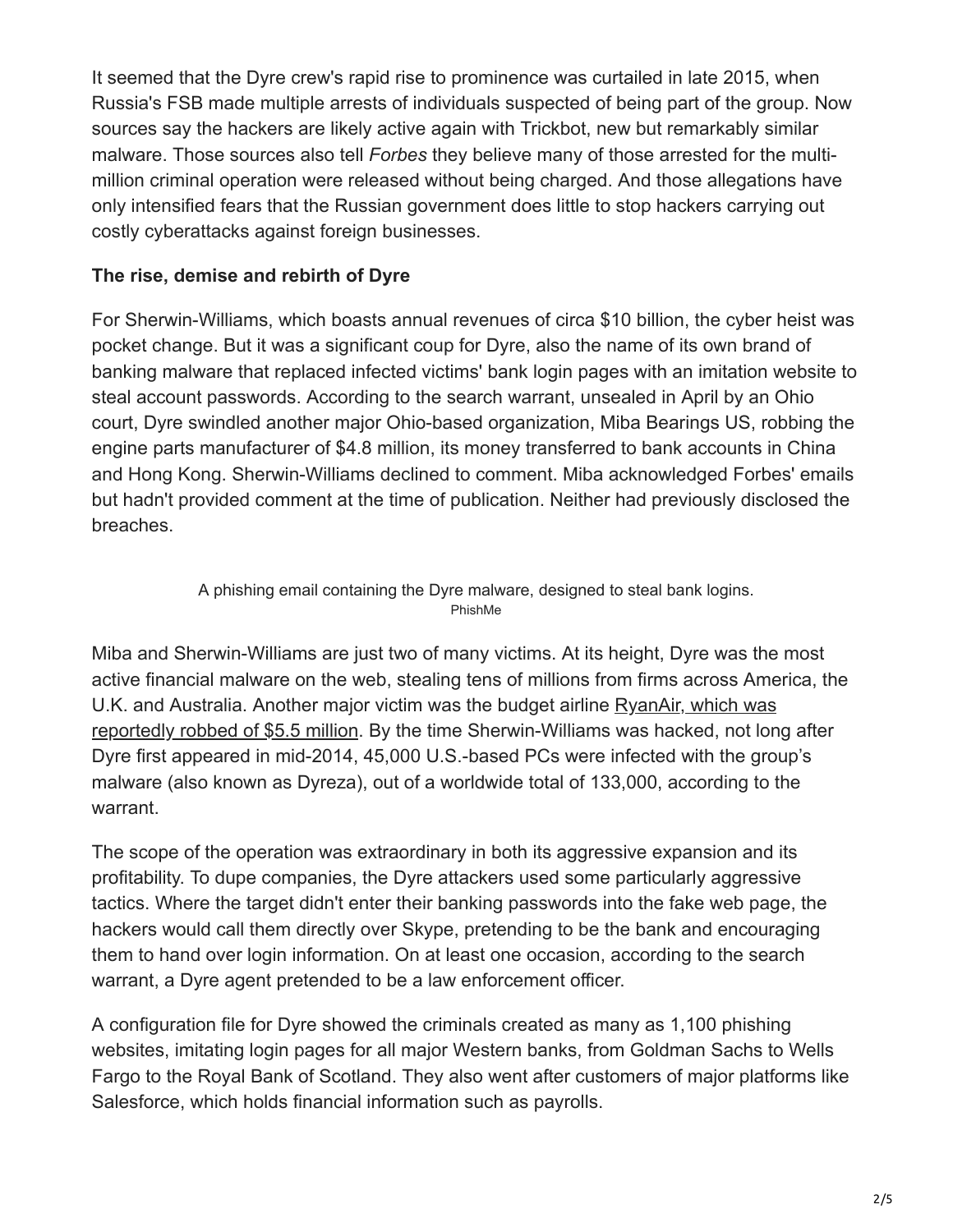The Dyre crooks ran a huge network of "money mules" -- individuals and businesses that funnel funds from stolen victims through various bank accounts in a bid to prevent law enforcement from following the money back to the gang leaders. Dyre's mules were situated in China, Hong Kong, The Netherlands and Latvia to name a few, according to the warrant. But they weren't just employed to move money through financial institutions. They also laundered pilfered funds by purchasing Apple products, games consoles and military equipment to be resold within Russia for an amount higher than their commercial retail price, according to Brett Stone-Gross, e-crime analyst at CrowdStrike. They included MacBooks, iPads, PS4s, Xbox consoles, Roomba robot vacuums, guitars, rifle scopes and laser sights.

The whole operation came crumbling down in November 2015 when a Moscow-based film company, 25th Floor, was raided and [arrests made](https://www.forbes.com/sites/thomasbrewster/2016/02/08/russia-arrests-dyre-malware-masterminds/). But there's little information on just what role, if any, 25th Floor employees played in the Dyre conspiracy. Adding intrigue to the Dyre tale was the fact that 25th Floor was producing a film called Botnet, a thriller loosely based on a 2010 case involving a \$3 million cybercrime. According to a source with knowledge of the FSB investigation, as many as 50 arrests were made during that raid, but most were released. *Forbes* could not independently verify that claim. 25th Floor CEO Nikolay Volchkov, who didn't appear to be amongst those apprehended at the time, did not respond to requests for comment.

Global law enforcement agencies have continued to dismantle the campaign's mule infrastructure, as the FBI warrant, dated September 2016, attests. In November, U.K. police [arrested](http://www.nationalcrimeagency.gov.uk/news/948-nca-targets-international-cyber-crime-network) 14 individuals involved in a money mule group that laundered \$14.2 million for Dyre and another notable cybercriminal operation called Dridex.

# **The ghost of Dyre lives**

Much mystery remains about Dyre's leaders. No names were ever released and no public charges revealed by Russian police. Sources with knowledge of the hackers' activities say they believe some or all of the original gang members are still perpetrating cybercrimes. And not long after Dyre died, TrickBot was born. Its code contains notable similarities to Dyre's eponymous malware and does much the same, imitating bank logins. Thus far it's been targeting major financial bodies in Australia and the U.K., including ANZ, HSBC and Lloyds Bank, according to configuration files for the malware.

It's yet to target U.S. organizations on the same scale as Dyre did, but IBM executive security advisor Limor Kessem believes it's a matter of time before TrickBot goes big. This month, the malware went from carrying out one to three major attacks per month, up to five, according to **IBM data** released in April.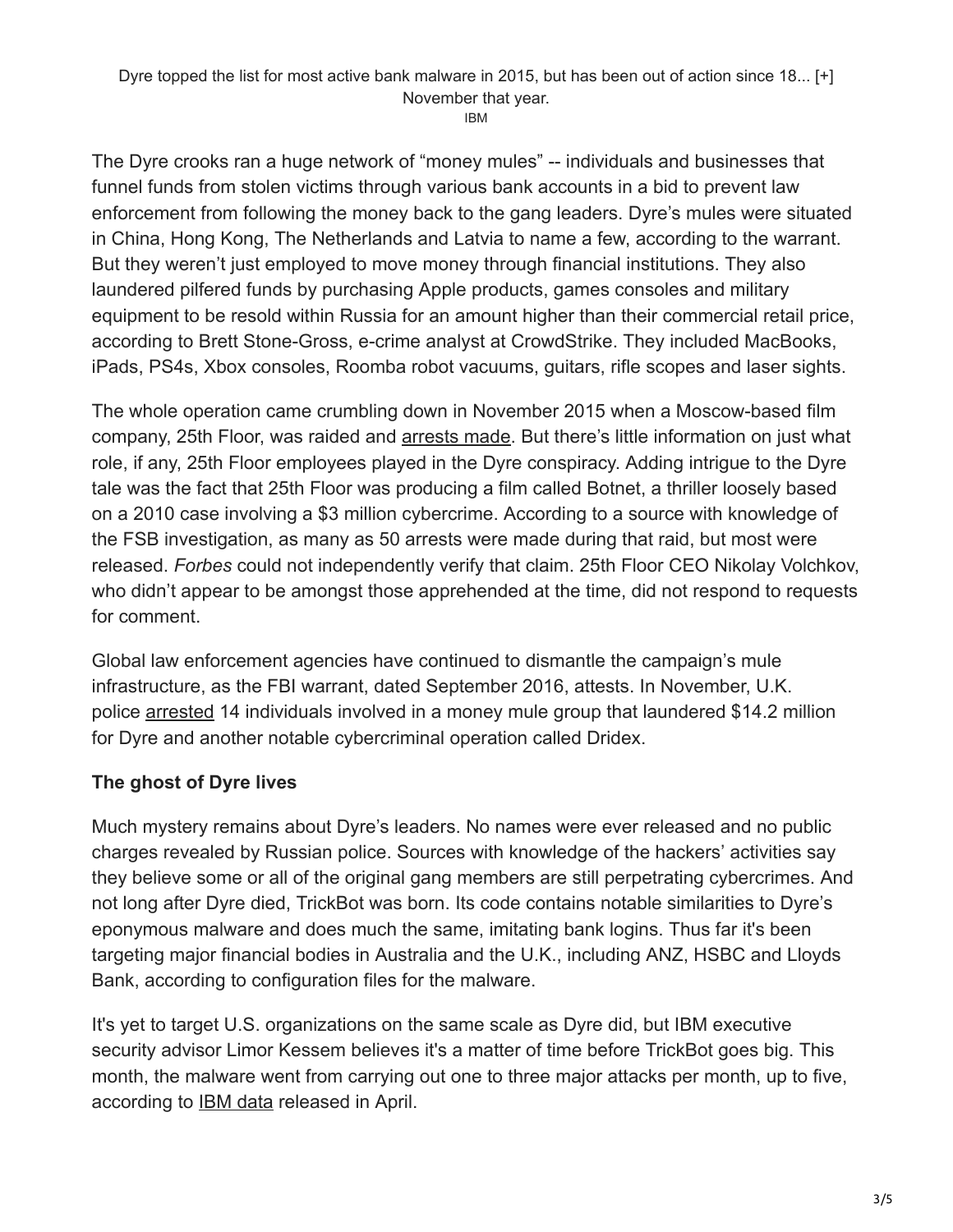Though there's no clear evidence linking the Dyre overlords with those behind TrickBot, the technical clues indicate they're the same, according to security experts and an FBI official, who asked to remain anonymous as he was not authorized to talk publicly on the subject. "I do suspect that TrickBot was not created by a new team, and that at least parts of the old Dyre team is involved in its development and operation," added Kessem.

Evgeniy Bogachev is one of the FBI's Most Wanted and found his way onto American sanctions of... [+] Russian individuals and entities following the U.S. election hacks of 2016. Dyre is linked to his alleged cybercrime operation, The Business Club, which has been tied to espionage activity. Department of Justice

Dyre has also been linked to one of the world's biggest cybercrime gangs: the Business Club, a sprawling operation headed up by FBI Most Wanted, Evgeniy Bogachev. An indictment from May 2014 claimed he'd stolen as much as \$100 million through cyberattacks with the Gameover Zeus banking malware and the Cryptolocker ransomware.

"We assess that [Dyre] is some or all of the same people including Bogachev," said SecureWorks analyst Alex Tilley. He pointed to technical links, including the use of a downloader tool called Upatre, used by both Dyre and Gameover Zeus, while noting some intriguing timing: "The timing is crucial from a technical point of view: the GameOver Zeus takedown was in June 2014 and after a few attempts at regaining control of the malware it goes quiet. Then two weeks later Dyre appears and it's going after the same target sector as GameOver Zeus and is using the same types of web injects… the facts don't point at any other group being setup to attack the same targets, using the same methods and evolutions of the same malware/tooling at that time."

[Going further down the rabbit hole, the Business Club has been linked to Kremlin-backed](https://www.forbes.com/sites/thomasbrewster/2015/08/05/gameover-zeus-surveillance-links/) spy operations too. In 2015, Forbes revealed Bogachev was also tied by security firms SecureWorks and CrowdStrike to Russian cyberespionage on foreign targets, including some in the U.S. The Russian government has previously denied any involvement in recruiting criminals to carry out cyberespionage.

# **Kremlin-backed cybercrime?**

If, as sources say, some of the key Dyre operators are continuing to profit from cybercrime, even after the initial arrests, Western experts fear Russian agencies are backing hackers who target the U.S. and other nations, without stealing from the homeland. Bogachev is living freely in a city on the Red Sea, despite the accusations levelled at him, and is yet to stand trial anywhere. And [alleged Yahoo hacker Alexsey Belan,](https://www.forbes.com/sites/thomasbrewster/2017/03/20/alexsey-belan-yahoo-fbi-hacker-allegations/) who was accused by the U.S. of attacking other U.S.-based companies including Amazon and Evernote, was said by American prosecutors to have been encouraged by FSB agents. Neither Bogachev nor Belan could be contacted for comment.